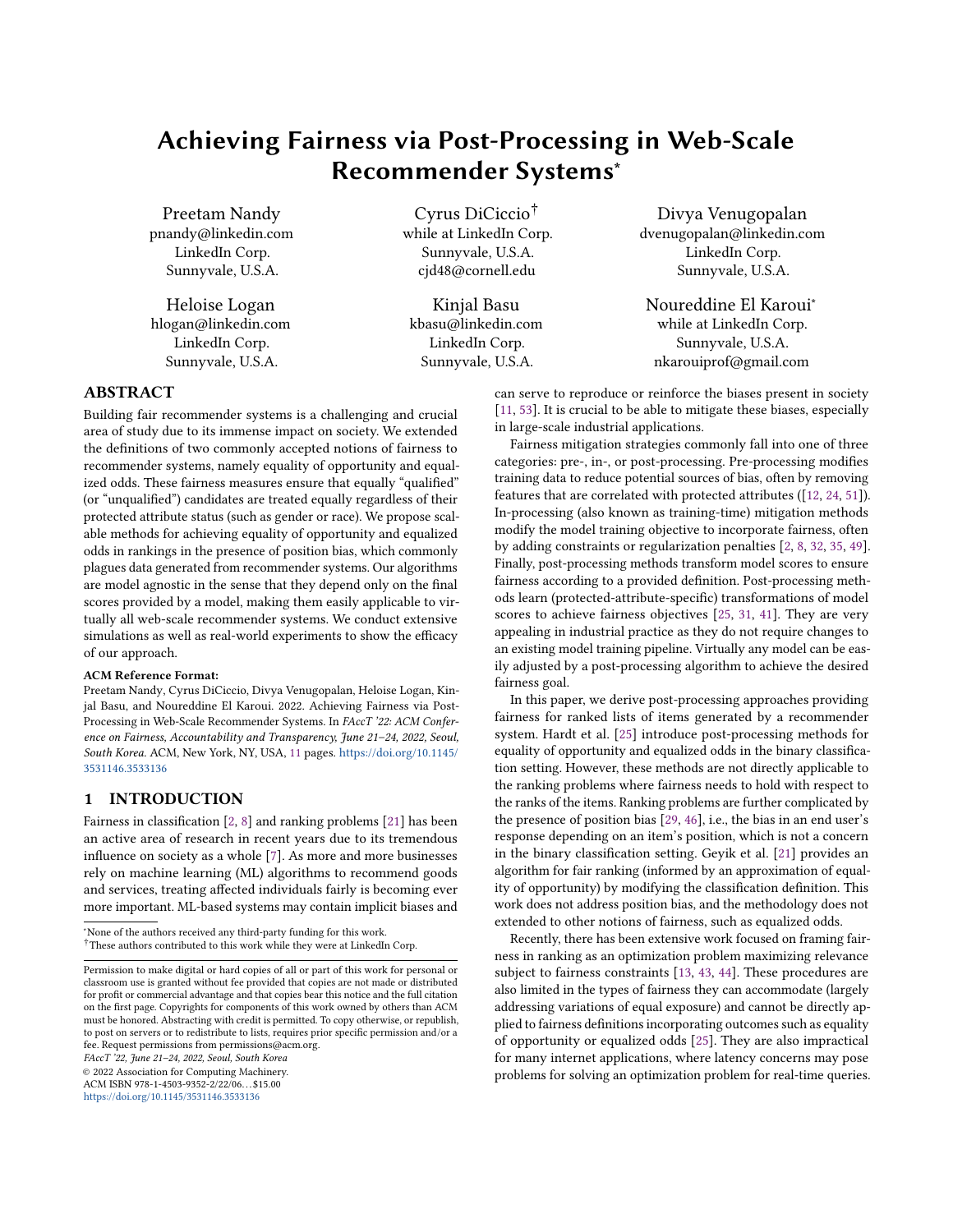We formally extend the definitions of equality of opportunity and equalized odds from the binary classification [\[25\]](#page-9-9) to the ranking context, provide a causal interpretation of the equalized odds condition (Section [3.3\)](#page-3-0), and provide scalable post-processing techniques for mitigation of bias identified through these definitions, which has not been addressed by previous literature on fairness in ranking. We also explicitly handle the position bias issue and suggest simple mechanisms for controlling the fairness versus performance trade-off. Our novel method of enforcing equalized odds in ranking is highly flexible, and we show how it can be easily extended to tackle multiple outcomes and appropriate relaxations. We perform extensive experiments to showcase the efficacy of our procedure by considering simulated, public, and real-world datasets.

The remainder of the paper is organized as follows. We first define and then develop post-processing techniques to adjust for equality of opportunity and equalized odds in rankings (Section [2](#page-1-0) and Section [3](#page-2-0) respectively). We address the position bias issues present in the ranking context for both the mechanisms in Section [4.](#page-4-0) We empirically show the efficacy of our approach in Section [5](#page-6-0) before concluding with a discussion in Section [6.](#page-8-0) Proofs of all results are given in the Appendix in the supplementary material. We end this section with a brief overview of the related literature.

## 1.1 Related Work

Most early work in fairness has been on classification tasks and strives to achieve fairness notions such as equalized odds on protected attributes [\[2,](#page-9-0) [20,](#page-9-16) [23,](#page-9-17) [25,](#page-9-9) [47,](#page-10-5) [48,](#page-10-6) [50\]](#page-10-7). Also, many techniques for training models that guarantee other definitions of fairness, such as equality opportunity [\[25\]](#page-9-9) and demographic parity, have been widely studied in recent years [\[16,](#page-9-18) [22,](#page-9-19) [30,](#page-9-20) [52\]](#page-10-8). Penalty methods for incorporating fairness constraints during model training has received a great deal of attention [\[8,](#page-9-1) [32,](#page-9-7) [35,](#page-9-8) [49\]](#page-10-3). Although they are sound theoretical methods, many of them do not scale well due to the iterative nature of these algorithms [\[2\]](#page-9-0) and hence can become a bottleneck in many large-scale applications. Thus, post-processing techniques, which are model-agnostic, are often preferable.

Many large-scale recommender systems are ranking systems, returning a list of ranked results to the users. Although there are several scalable post-processing methodologies [\[25,](#page-9-9) [31,](#page-9-10) [41\]](#page-9-11) for fairness, most of them focus on classification problems, and they do not directly translate to the ranking problem. Moreover, position bias plays a critical role in these ranking frameworks, which we address through our post-processing reranker. Several works handle fairness in recommender systems by solving a constrained optimization to optimize for relevance, subject to fairness constraints [\[13,](#page-9-13) [43\]](#page-9-14). These techniques are broadly applicable but suffer from two drawbacks. First, they are limited in the types of fairness they can address and are limited to addressing variations of equal exposure (and cannot be applied to fairness definitions incorporating outcomes such as equality of opportunity). Second, they are impractical for many internet applications, where latency concerns may pose problems for solving an optimization problem for real-time queries. [\[21\]](#page-9-2) provides an algorithm for fair recommendations informed by an approximation of equality of opportunity through an approximation to the classification definition. However, this work lacks a meaningful extension of this fairness notion to the ranking

setting and does not address equalized odds. There have also been works addressing fairness in Learning-to-Rank applications [\[36,](#page-9-21) [44\]](#page-9-15) which is beyond the scope of this paper.

# <span id="page-1-0"></span>2 EQUALITY OF OPPORTUNITY IN RANKINGS

Throughout, we assume that a machine learning model predicts an outcome Y from available features X resulting in a score  $s(X)$  (or simply s for compactness). These predictions are used to provide ranked recommendations of people or items where each recommendation is assumed to have a categorical group characteristic C (e.g., protected attribute status). Before discussing equality of opportunity for ranking, we will recall the definition of equality of opportunity (EOpp) for binary classification [\[25\]](#page-9-9). In the binary classification context, machine learning models yield a binary prediction  $\hat{Y}$  which can but need not be derived from a score  $s(X)$ .

<span id="page-1-2"></span>Definition 2.1 (EOpp in classification). A binary predictor  $\hat{Y}$  satisfies equal opportunity with respect to a (protected) characteristic C if  $\hat{Y}$  is independent of C given  $Y = 1$ , that is,

 $\mathbb{P}(\hat{Y} = 1 | C = c_1, Y = 1) = \mathbb{P}(\hat{Y} = 1 | C = c_2, Y = 1)$ , for all  $c_1, c_2$ . In other words,  $\hat{Y}$  is independent of C given that  $Y = 1$ .

A useful extension of this condition beyond binary model outputs is to the case when the model outputs scores. In this setting, we require that the distribution of model scores be be independent of C given that  $Y = 1$  (see, e.g., [\[35\]](#page-9-8), Section 2.1). For threshold based classifiers (i.e., ones for which  $\hat{Y}(X) = 1$  if and only if  $s(X) > t$ for an appropriate threshold  $t$ ), this would ensure  $EOpp$  for the associated classifiers at all thresholds.

<span id="page-1-1"></span>Definition 2.2 (EOpp in rankings). A scoring function satisfies equal opportunity with respect to a (protected) characteristic C and score  $s(X)$  if for all  $c_1$ ,  $c_2$  and t,

```
\mathbb{P}(s(X) \le t \mid C = c_1, Y = 1) = \mathbb{P}(s(X) \le t \mid C = c_2, Y = 1),
```
In industry applications, Definition [2.2](#page-1-1) is a natural requirement as scores could be passed downstream to other machine learning systems before yielding final recommendations. Even in the case of classification, applying the "ranking" definition of EOpp can be preferable. One reason is that in many internet applications, the threshold  $t$  for a score based classifier is chosen through  $A/B$ experimentation to yield a desirable tradeoff of business metrics [\[4\]](#page-9-22). As such, it is generally not known a priori which threshold is needed, and this definition affords the robustness and flexibility of guaranteeing fairness regardless of the threshold chosen. Note that the solution proposed in [\[25\]](#page-9-9) is based on Definition [2.1,](#page-1-2) while in the following subsection, we propose a solution based on Definition [2.2.](#page-1-1)

# 2.1 Algorithm to achieve Equality of Opportunity:

In the following lemma, we present a simple post-processing algorithm that achieves  $EOpp$  at all thresholds  $t$  simultaneously. Define the cumulative distribution function (CDF) of scores in group  $C = c$ and  $Y = 1$  by

$$
F_{c,1}(t) = \mathbb{P}(s(X) \le t \mid C = c_1, Y = 1) = \mathbb{P}(s(X) \le t \mid C = c, Y = 1).
$$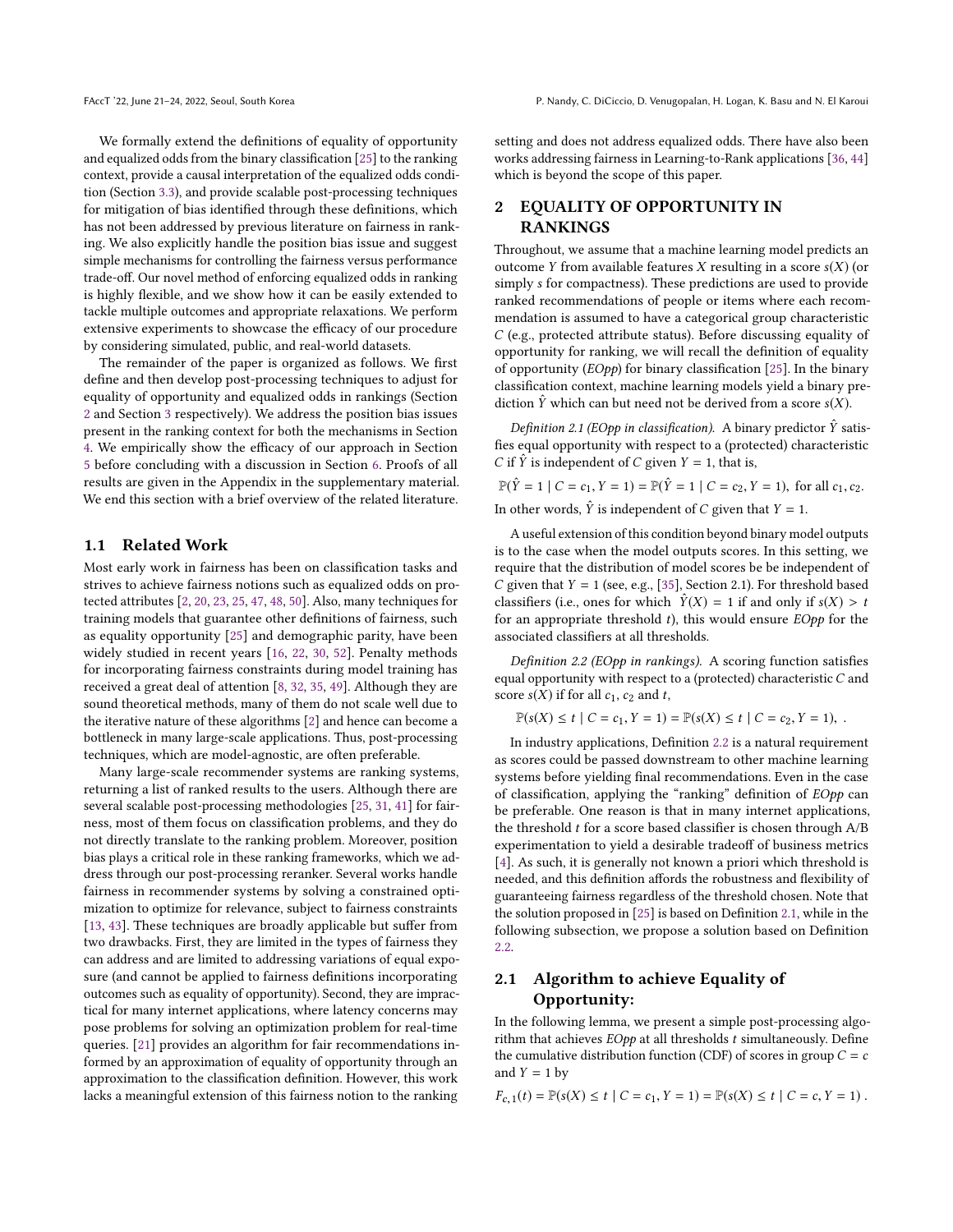Achieving Fairness via Post-Processing in Web-Scale Recommender Systems FACC T22, June 21–24, 2022, Seoul, South Korea

Applying an appropriate CDF transformation to the model scores achieves EOpp .

<span id="page-2-1"></span>LEMMA 2.3 (ALGORITHM FOR EOPP). Let  $F_{c,1}(\cdot)$  be the cumulative distribution function (CDF) of scores in group  $C = c$  and  $Y = 1$ . Then for each c, the transformation of the scores of group  $C = c$  as  $s(X) \rightarrow F_{c,1}(s(X))$ , will guarantee EOpp for all thresholds t.

The CDF transformations in Lemma [2.3](#page-2-1) maps the scores into [0, 1]. We can apply an additional transformation  $F^{-1}(\tilde{F}(\cdot))$  to bring<br>the scores hask to the original scale where  $F$  and  $\tilde{F}$  are the CDE of the scores back to the original scale, where  $F$  and  $\tilde{F}$  are the CDF of the scores before applying any transformation and after applying the transformations in Lemma [2.3,](#page-2-1) respectively. Note that this step will not affect the *EOpp* problem, since  $F^{-1}(\tilde{F}(\cdot))$  is a monotonic<br>transformation. This step might be useful in industrial settings transformation. This step might be useful in industrial settings where scores are used in more than one machine learning systems. This line of reasoning is similar to quantile normalization in (bio)statistics [\[5,](#page-9-23) [10\]](#page-9-24).

## 2.2 Variants of EOpp algorithm:

These post-processing approaches also allow us to maintain EOpp between retraining of the models by updating the  $F_{c,1}$ 's online, as user engagement can be changing dynamically, requiring adjustment to the algorithm [\[18\]](#page-9-25). In practice, we discretize (for instance, at every percentile or every  $10^{-4}$ ) the CDFs corresponding to the EOpp transformation and create a linear or higher-order interpolation between the points for applying the transformation. Next, note that the algorithm immediately generalizes to an arbitrary number of characteristics. Furthermore, one could relax the strict EOpp constraint, by considering the following modification to the transformation of the scores:

$$
\widetilde{s}_{c}(\alpha) = \alpha \times F^{-1}(\widetilde{F}(F_{c,1}(s_c))) + (1 - \alpha) \times s_c,
$$
\n(1)

where  $s_c$  denote the score restricted to  $C = c$  and  $\alpha \in [0, 1]$  is a tuning parameter for linearly mixing the original score with the transformed score. We can tune  $\alpha$  to achieve a desirable performancefairness trade-off (if needed), where larger values of  $\alpha$  would bring more fairness (in terms of *EOpp*), possibly at the expense of lower model performance.

#### <span id="page-2-0"></span>3 EQUALIZED ODDS IN RANKINGS

Equalized odds (EOdds) is a fairness definition which extends equality of opportunity. In the context of binary classification, [\[25\]](#page-9-9) defines equalized odds as follows.

Definition 3.1 (EOdds in classification). A binary predictor satisfies equalized odds with respect to a (protected) characteristic  $C$  and decision  $\hat{Y}$ , if  $\hat{Y}$  is independent of C given Y, that is,  $\mathbb{P}(\hat{Y} = 1 \mid C =$  $c_1, Y = y$  =  $\mathbb{P}(\hat{Y} = 1 | \hat{C} = c_2, Y = y)$  for all  $c_1, c_2$  and  $y \in \{0, 1\}.$ 

Similarly to the EOpp definition, the EOdds definition can be naturally extended to handle the ranking case, where ranks are assigned according to a scoring function  $s(X)$ .

<span id="page-2-3"></span>Definition 3.2 (EOdds in rankings). A scoring function satisfies equalized odds with respect to a (protected) characteristic C and score s(X) if  $\mathbb{P}(s(X) \le t \mid C = c_1, Y = y) = \mathbb{P}(s(X) \le t \mid C = c_2, Y = y)$ y) for all  $c_1, c_2, t$  and  $y \in \{0, 1\}$ . That is, the score distribution is independent of  $C$  given the outcome  $Y$ .

This is equivalent to the requirement that the distribution of the scores is independent of  $C$  given the outcome Y. Unlike  $EOpp$ ,  $EOdds$ cannot be achieved through a deterministic transformation. [\[25\]](#page-9-9) provide a randomization mechanism to change binary classification labels in such a way that the derived prediction satisfies EOpp . We will now review the binary classification setting, and develop a methodology for the ranking context.

## 3.1 Re-Ranking for Equalized Odds:

In the context of classifiers, EOdds can be achieved by randomizing classifications as follows. Consider randomly changing the decision of a classification  $\hat{Y} = y$  for group  $C = c$  with probability  $p_{u,c}$ . The resulting randomized classification, satisfies equalized odds whenever the following set of linear constraints are satisfied for all  $c_1$ ,  $c_2$  and  $y$ :

$$
(1 - p_{y,c_1}) \cdot \mathbb{P}(\hat{Y} = y \mid C = c_1, Y = y) +
$$
  
\n
$$
p_{1-y,c_1} \cdot \mathbb{P}(\hat{Y} = 1 - y \mid C = c_1, Y = y)
$$
  
\n
$$
= (1 - p_{y,c_2}) \cdot \mathbb{P}(\hat{Y} = y \mid C = c_2, Y = y) +
$$
  
\n
$$
p_{1-y,c_2} \cdot \mathbb{P}(\hat{Y} = 1 - y \mid C = c_2, Y = y).
$$

We extend this reasoning to the ranking context. Without loss of generality, assume that the ranking scores  $s(\cdot)$  fall in the interval [0, <sup>1</sup>). Note that if the scores do not fall in this interval, they can easily be transformed to this interval in a way that does not affect rankings, for instance, by applying an inverse logit transformation.

<span id="page-2-4"></span>Let  $I_1$ , ...,  $I_K$  be a partition of the score domain. That is, choose intervals  $I_k = [i_k, i_{k+1})$  for  $k = 1, ..., K$ , where  $0 = i_1 < i_2 < ... < i_{K+1} = 1$ . We will derive a score achieving equalized odds  $\cdots$  <  $i_{K+1}$  = 1. We will derive a score achieving equalized odds by randomizing the original scores between these intervals. For each category  $\hat{C} = c_i$ , define  $p_{k,k',c_i}$  (such that  $\sum_{k'} p_{k,k',c_i} = 1$  for all k and  $c_i$ ) to be the probability that the score from an item with call k and c<sub>i</sub>, that  $\sum_{k} P_{k,k} P_{k,k}$ , the score from an item with<br>all k and c<sub>i</sub>) to be the probability that the score from an item with characteristic  $c_i$  is randomly moved from interval indexed by k to interval indexed by k' (for notational compactness, we will write  $P$ interval indexed by k' (for notational compactness, we will write P<br>as the set of these probabilities) Let Z, be a multinomial random as the set of these probabilities). Let  $Z_{k,c_i}$  be a multinomial random<br>variable with probabilities  $(a_k, a_k, a_k, a_k)$ . Then for an item variable with probabilities  $(p_{k,1,c_1}, \ldots, p_{k,K,c_i})$ . Then, for an item<br>with characteristic  $C = c_i$  and score  $s(X) \in I$ , we define  $\bar{s}(X, P)$ with characteristic  $C = c_i$  and score  $s(X) \in I_k$ , we define  $\bar{s}(X; P)$ <br>(or more compactly  $\bar{s}(X)$ ) to be a score chosen in the interval  $I_z$ (or more compactly  $\bar{s}(X)$ ) to be a score chosen in the interval  $I_{Z_{k,c}}$ , according to an arbitrary (for instance, uniform) distribution on  $I_{Z_{k,c_i}}$ . Note that,

<span id="page-2-2"></span>
$$
\mathbb{P}(\bar{s}(X) \in I_{k'} \mid C = c_i, Y = y)
$$
  
=  $\sum_{k} p_{k,k',c_i} \cdot \mathbb{P}(s(X) \in I_k \mid C = c_i, Y = y).$  (2)

Consequently, the randomized score  $\bar{s}(X)$  satisfies equalized odds equation  $\bar{s}(X)$  is a chosen to satisfy  $\mathbb{P}(\bar{s}(X) \in I_Y \cup C - \epsilon_Y, Y - \epsilon_Y)$ whenever  $p_{k,k',c_i}$ 's are chosen to satisfy  $\mathbb{P}(\bar{s}(X) \in I_{k'} | C = c_1, Y = u) - \mathbb{P}(\bar{s}(X) \in I_{k'} | C = c_2, Y = u)$  for all k' and  $u \in I_0$  1). It is where  $P_{K,K',C_i}$  is the ensured to statisty  $\frac{1}{2}(X) \subseteq R^N \mid C = C_1, T = y$ <br>  $y) = \mathbb{P}(\bar{s}(X) \in I_{K'} \mid C = c_2, Y = y)$  for all  $k'$  and  $y \in \{0, 1\}$ . It is<br>
readily seen from Equation (2) that this specifies a system of linear readily seen from Equation [\(2\)](#page-2-2) that this specifies a system of linear equations in the interval transition probabilities  $P = \{p_{k,k',c_i}\}.$ <br>Not only does a solution to this system always exist, but there  $\mu_{k,k',c_i}$ , equations in the interval transition probabilities  $\mu_{k,k',c_i}$ are infinitely many solutions. Ideally, we would like to use a solution which gives good model performance. To identify a "best" solution, let  $\phi(F_{X, Y, C}, P)$  be a functional of the data generating distribution  $F_{X, Y, C}(\cdot)$  and the interval transition probabilities P such that  $\phi(F_{X, Y, C}, P)$  captures some aspect of predictive performance such as mean squared error or area under the receiver operating characteristic curve (ROC-AUC). Note that  $F_{X, Y, C}(\cdot)$  is generally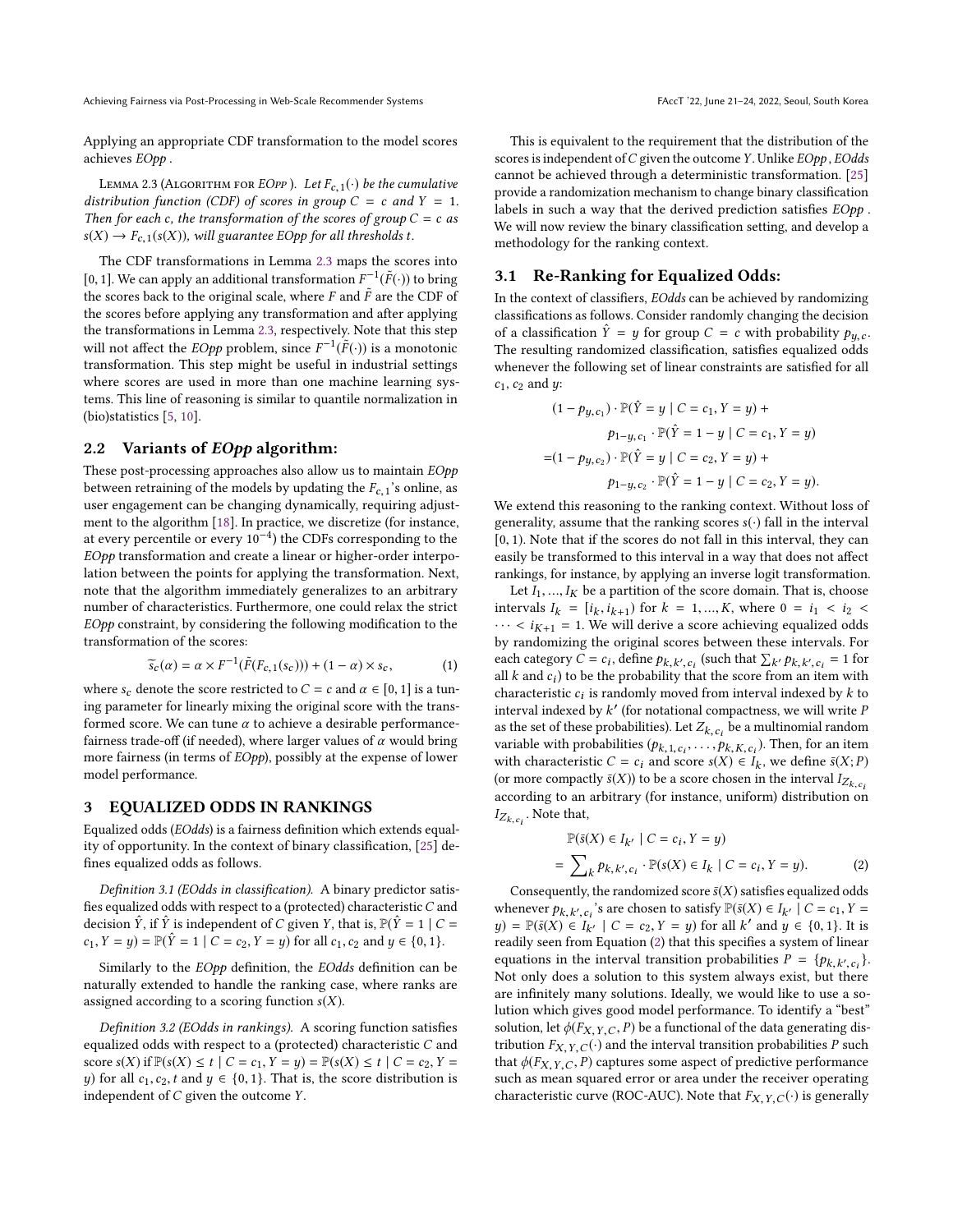FAccT '22, June 21–24, 2022, Seoul, South Korea P. Nandy, C. DiCiccio, D. Venugopalan, H. Logan, K. Basu and N. El Karoui

not known, but is easily replaced by the empirical version in such situations. Finding the optimal interval transition probabilities can be formulated as a maximization problem

$$
\max_{P} \phi \left( F_{X, Y, C}, P \right) \text{ such that}
$$
\n
$$
\sum_{k} p_{k, k', c_i} \cdot \mathbb{P}(s(X) \in I_k \mid C = c_1, Y = y)
$$
\n
$$
= \sum_{k} p_{k, k', c_i} \cdot \mathbb{P}(s(X) \in I_k \mid C = c_2, Y = y) \tag{3}
$$

for all  $c_1, c_2, k'$ , and  $y \in \{0, 1\}$ .

<span id="page-3-2"></span>THEOREM 3.3. The randomized score  $\bar{s}(X)$  derived from  $s(X)$  using interval transition probabilities found as the solution to the optimization problem [\(3\)](#page-3-1) satisfies

$$
\mathbb{P}(\bar{s}(X) \leq t \mid C = c_1, Y = y) = \mathbb{P}(\bar{s}(X) \leq t \mid C = c_2, Y = y),
$$

for all  $c_1$ ,  $c_2$ ,  $y$ , and t.

While the choice of the objective function  $\phi$  can be arbitrary, we give two suggestions. One choice is to define  $\phi$  as  $\mathbb{E}(|s(X) - \bar{s}(X)|)$ , which gives the least possible average movement of the scores, which were originally chosen to give good performance. The empirical version of this condition can easily be written as a linear equation, which gives the computational convenience that the optimization problem [\(3\)](#page-3-1) becomes a linear program (LP). Another choice is to maximize for ROC-AUC which boils down to solving a quadratic program (QP) (See Appendix for details).

Let  $P^* = \{p_{k, k', c_i}^*\}$  denote the solution of [\(3\)](#page-3-1). Then, to apply the EOdds transformation to each score  $s(X) \in I_k$  corresponding to an<br>item in c. we just need to sample from a multinomial distribution item in  $c_i$ , we just need to sample from a multinomial distribution<br>with probabilities  $(n^* - n^*)$  to choose a destination bin with probabilities  $(p_{k,1,c_1}^*, \ldots, p_{k,K,c_i}^*)$  to choose a destination bin<br>index and sample from a for instance uniform distribution on the  $\overline{f}_{k,1,c_i}$   $\overline{f}_{k,1,c_i}$   $\overline{f}_{k,1,c_i}$   $\overline{f}_{k,1,c_i}$   $\overline{f}_{k,1,c_i}$   $\overline{f}_{k,1,c_i}$ chosen bin. This shows the scalability of the proposed solution.

Time complexity: In practice, the EOpp/EOdds transformation works by observing the initial score, finding its score bucket, and allocating it to a different score bucket based on a pre-computed mapping for EOpp and based on a pre-computed probability vector for EOdds. Finding the score bucket corresponding to the initial score can be done in  $log(K)$  (or even constant) time, where K is the number of score buckets. Allocating it to a different score bucket can be done in O(1) time using HashMaps for EOdds (trivially for EOpp). As the number of items  $n$  increases, the new final list can be obtained in  $O(nlog(K))$  time.

Choice of bins: Note that the choice of bins are arbitrary but obvious choices include equispaced bins or quantile binning. We recommend choosing intervals based on quantiles for EOpp. However, we experimented with equispaced bins for the EOdds transformation in our social network application and still got a good performance. For EOdds, we note that finer binnings typically result in less degredation to model performance, however in our empirical evaluations (including a social network application), we saw little benefit from using more than 100 equispaced bins or from using quantiles instead of equispaced bins. Given modern linear program solvers can easily handle thousands of bins, we encourage practitioners to use as fine a binning as practical subject to suitable model performance.

## 3.2 Extensions of Equalized Odds:

EOdds has several natural extensions such as to general categorical outcomes that are easily handled by adjustments to the constraints in the optimization based methodology for re-ranking. Suppose that items are ranked according to a score  $s(X)$ , and the rankings result in an outcome  $y \in 1, ..., M$ . For example, in a news feed context, users of a site may engage with articles in multiple ways captured by actions such as "like," "comment," or "share." We extend the definition of equalized odds to ensure that the rankings are fair with respect to any of these outcomes across all characteristics.

<span id="page-3-1"></span>Definition 3.4 (Multi-Outcome EOdds in Rankings). A score based ranker satisfies equalized odds with respect to (protected) characteristic  $C$  and score  $s(X)$  if

 $\mathbb{P}(s(X) \le t \mid C = c_1, Y = y) = \mathbb{P}(s(X) \le t \mid C = c_2, Y = y),$ 

for all  $c_1, c_2, y \in \{1, ..., M\}$  and t.

Achieving multi-outcome EOdds simply requires extending the linear constraints in optimization problem [\(3\)](#page-3-1) to all  $y \in \{1, ..., M\}$ . When finding a randomized scoring function as a solution to this modified optimization problem, an analogous result to Theorem [3.3](#page-3-2) holds, but for multi-outcome EOdds.

Another simple modification is to relax the strictness of the equalized odds condition.

Definition 3.5 ( $\epsilon_0$ ,  $\epsilon_1$ -differentially EOdds in Rankings). A score based ranker satisfies  $\epsilon_0$ ,  $\epsilon_1$ -differentially equalized odds with respect to (protected) characteristic C and score  $s(X)$  if

$$
\exp(-\epsilon_y) \le \frac{\mathbb{P}(s(X) \le t \mid C = c_1, Y = y)}{\mathbb{P}(s(X) \le t \mid C = c_2, Y = y)} \le \exp(\epsilon_y)
$$

for all  $c_1, c_2, t$  and  $y \in \{0, 1\}.$ 

Ensuring that a randomized ranking score  $\bar{s}(X)$  satisfies  $\epsilon_0$ ,  $\epsilon_1$ differentially EOdds requires conditions that can be expressed as linear constraints, for example through

$$
\mathbb{P}(\bar{s}(X) \leq t \mid C = c_1, Y = 1) - \exp(\epsilon)\mathbb{P}(\bar{s}(X) \leq t \mid C = c_2, Y = 1) \leq 0
$$
 and similarly for the remaining constraints required. Once again, a simple modification of the constraints in optimization problem (3) leads to a randomized ranking score such that an analogous result to Theorem 3.3 holds, but for  $\epsilon_0$ ,  $\epsilon_1$ -differentially *EOdds*. An interesting special case is  $\infty$ ,  $\epsilon_1$ -differentially equalized odds, which reduces to  $\epsilon_1$ -differentially *EDpp*, providing a method to re-rank for an alternative relaxation of *EDpp*. Adjusting the  $\epsilon_0$ ,  $\epsilon_1$  allows the practitioner to strike a desirable balance between fairness and model performance.

## <span id="page-3-0"></span>3.3 Causal Interpretation of Equalized Odds:

We conclude this section by providing an interpretation of EOdds using causal graphs. A causal graph is a directed acyclic graph (DAG) where the nodes represent variables, and the directed edges in the graph define conditional independence relationships among the variables via the notion of d-separation [\[39\]](#page-9-26). The conditional independence between the scoring variable  $s(X)$  (or S in short) and the characteristic  $C$  given the observed outcome  $Y$  (Definition [3.2\)](#page-2-3) can be represented by the absence of paths from C to S that are not d-separated by Y in the underlying causal DAG. We illustrate this through the following examples.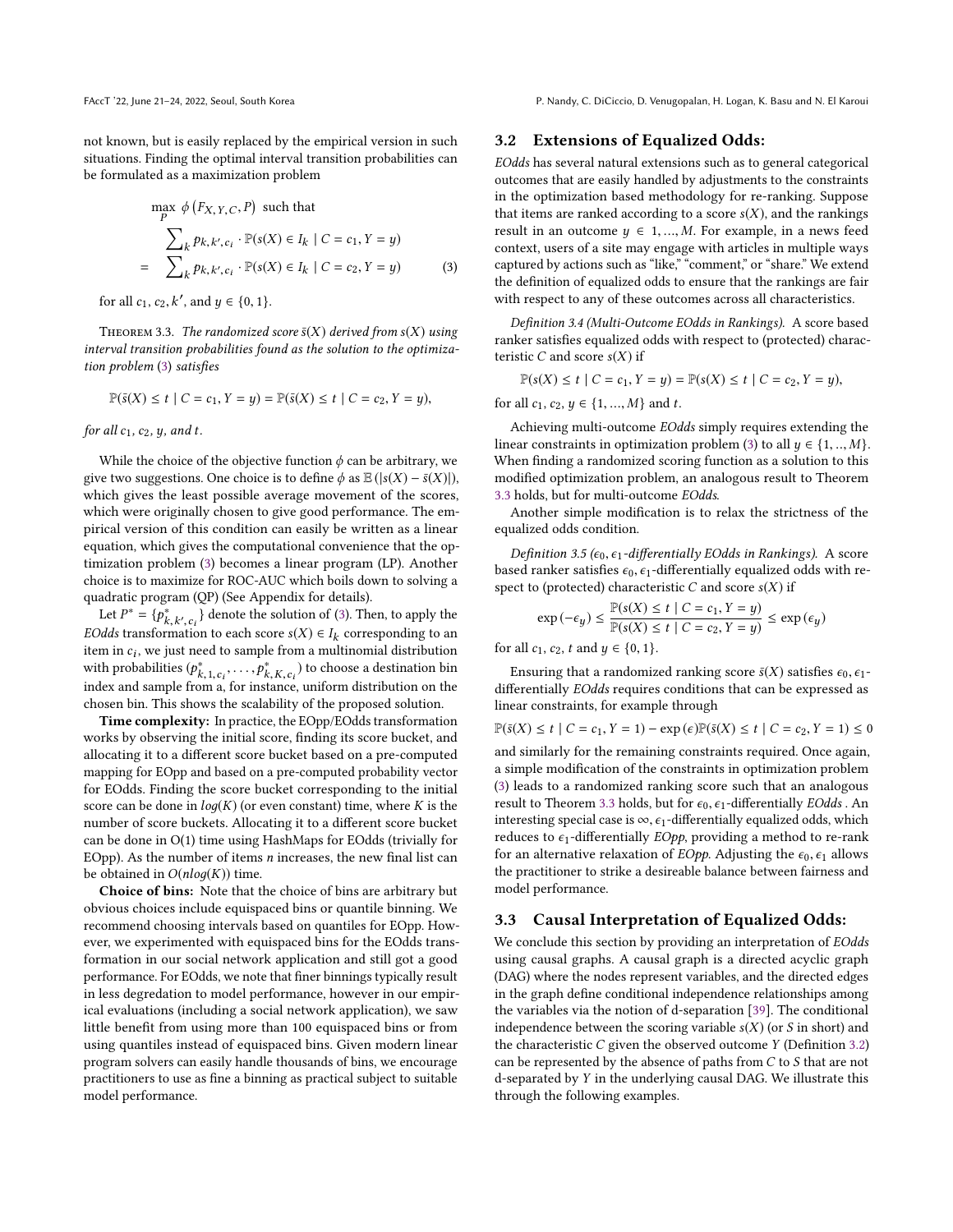Achieving Fairness via Post-Processing in Web-Scale Recommender Systems FACC 1999 FAccT '22, June 21–24, 2022, Seoul, South Korea

For simplicity, we assume that no variable has a causal influence on C and S has no causal influence on any variable. These assumptions are reasonable in most situations where  $C$  is an exogenous variable representing gender, race, or age, and S is generated through machine learning models based on Y and other variables. The causal DAG corresponding to our first example is depicted in Figure [1a.](#page-4-1) In this case, the EOdds is not satisfied due to the existence of the directed path  $C \rightarrow X_2 \rightarrow S$  that does not go through Y. In other words, the EOdds condition prohibits the characteristic C from having a causal influence on the score S except through the observed outcome Y. In the DAG given in Figure [1b,](#page-4-1) the path  $C \to X_1 \leftarrow X_2 \to S$  from C to S is not d-separated by Y since Y is a child of the collider node  $X_1$ . In other words, the EOdds condition prohibits a conditional dependency between the characteristic C and the score S given Y through "selection bias" [\[19,](#page-9-27) [40\]](#page-9-28). Finally, the DAG in Figure [1c](#page-4-1) satisfies EOdds since Y is a non-collider node on the only path  $C \to Y \to S$  from C to S, and hence C and S are d-separated by Y.

<span id="page-4-1"></span>

(1a) EOdds is not satisfied due to the existence of the directed path  $C \rightarrow X_2 \rightarrow S$ .



(1b) EOdds is not satisfied due to the existence of the collider path  $C \to X_1 \leftarrow X_2 \to$ S and the directed edge  $X_1 \rightarrow Y$ .



(1c) EOdds is satisfied since the only directed path from  $C$  to  $S$  is d-separated by Y.

## <span id="page-4-0"></span>4 POSITION BIAS ADJUSTMENT

To understand the effect of position bias in achieving EOpp and EOdds, consider a recommendation system where for each query  $q$ , a candidate set of *J* items  $\{d_1^{(q)}, \ldots, d_j^{(q)}\}$  are ranked according to a scoring function  $s(X)$  defined on a set of features X. The viewer's

response to  $d_i^{(q)}$  in the recommended list not only depends on the quality of  $d_i^{(q)}$  (relative to the viewer) but also depends on the position of  $d_i^{(q)}$  in the list. The position bias refers to the fact that<br>the chance of observing a positive reponse (e.g., a click) on an i the chance of observing a positive response (e.g., a click) on an item appearing at a higher position (where the highest position is Position 1) is higher than the chance of observing the same in a lower position. We emphasize that both observed and unobserved items are considered for defining position bias. Consequently, our definition of position bias covers all biases that are due to the position at which an item is ranked, including selection bias [\[37,](#page-9-29) [38\]](#page-9-30) and trust bias [\[3,](#page-9-31) [45\]](#page-9-32). Selection bias (users only observing the items ranked in the top k positions), and trust bias (having a higher likelihood to click a higher ranked item among the observed items) both stem from the position at which an item is ranked.

To define EOpp or EOdds in the presence of the position bias, we need to take into account the dependency of the response variable Y on the position where the item is shown. To this end, we denote the counterfactual response of an item appearing at position  $j$  by  $Y(j)$ . Furthermore, we denote by  $\gamma$  the position of an item in the ranking generated by  $s(X)$ . Therefore, the observed response is given by  $Y(y)$ .

<span id="page-4-5"></span>Definition 4.1. A scoring function  $s(X)$  of a recommendation system satisfies EOpp or EOdds with respect to a characteristic C if

<span id="page-4-2"></span>
$$
\mathbb{P}(s(X) \le t \mid C = c_1, Y(y) = y) = \mathbb{P}(s(X) \le t \mid C = c_2, Y(y) = y),\tag{4}
$$

for all t,  $c_1$ ,  $c_2$ , and for  $y = 1$  for *EOpp* and  $y \in \{0, 1\}$  for *EOdds*.

Note that the post-processing approaches discussed in the previous section work under the assumption that  $Y(j)$ 's are identical for all *j*. To see this, let  $\tilde{s}(X)$  denote the score of an item after applying the EOpp or EOdds post-processing algorithm and let  $\tilde{\gamma}$  denote the corresponding position of the item in the ranking generated by  $\tilde{s}(X)$ . Then  $(\tilde{s}(X), \gamma)$  would satisfy [\(4\)](#page-4-2) for  $\gamma$  equals the position of the item in the ranking without post-processing. However, this does not guarantee that  $(\tilde{s}(X), \tilde{\gamma})$  would satisfy [\(4\)](#page-4-2) unless  $Y(j)$ 's are identical for all j. Below, we propose adjustments to the EOpp and EOdds algorithms for satisfying [\(4\)](#page-4-2) under the following assumptions on the position bias:

<span id="page-4-3"></span>Assumption 1. For all queries q and all candidate items  $d_i^{(q)}$  and  $i > 1$  we assume all  $j > 1$ , we assume

- (1) Homogeneity:  $\mathbb{P}(Y(j) = 1 | Y(1) = 1, d_i^{(q)}) = \mathbb{P}(Y(j) = 1 | Y(1) = 1)$  $Y(1) = 1$ , and
- (2) Preservation of Hierarchy:  $\mathbb{P}(Y(j) = 1 | Y(1) = 0, d_i^{(q)}) = 0.$

The first assumption states that the position bias is homogeneous over all queries and candidate items. This is a common assumption in the literature [\[43,](#page-9-14) [44,](#page-9-15) [46\]](#page-10-4). The second assumption states that if a candidate item in a given position does not get a positive response, it cannot get a positive response in a lower position (which is reasonable in most practical settings). Under Assumption [1,](#page-4-3) we formally define the position bias as the following positive response decay factor:

<span id="page-4-4"></span>
$$
w_j := \mathbb{P}(Y(j) = 1 | Y(1) = 1) \text{ for } j = 1 \dots, J. \tag{5}
$$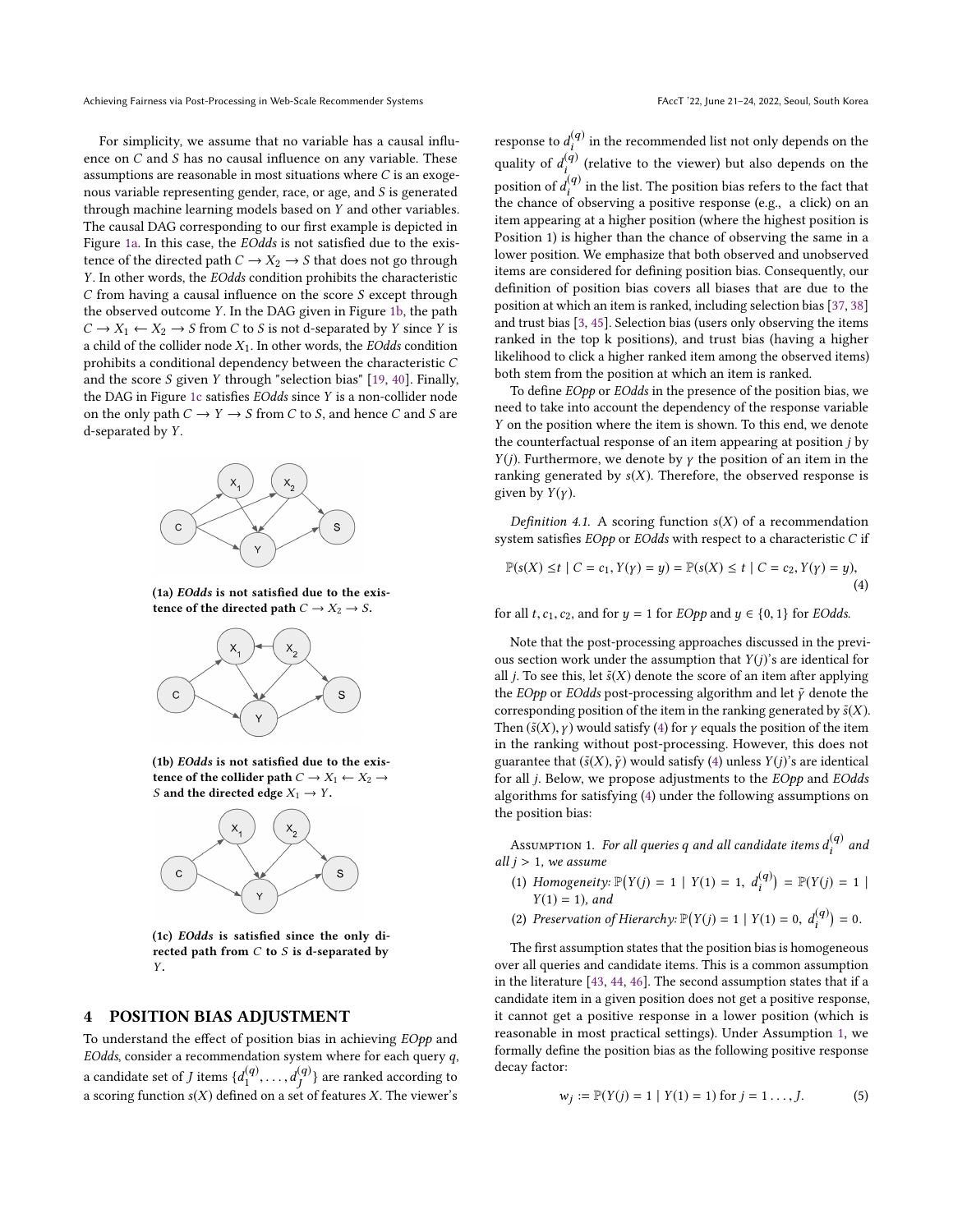# 4.1 Tackling Position Bias for Equality of Opportunity:

We achieve Eq. [\(4\)](#page-4-2) for *EOpp* by learning the conditional CDFs of weighted scores (c.f. Lemma [2.3\)](#page-2-1) where the weights are given by the inverse of the decay factor defined in Eq. [\(5\)](#page-4-4).

<span id="page-5-0"></span>THEOREM 4.2. Let  $w_j$  be as in Equation [\(5\)](#page-4-4) and let  $F_{c,1}^*(\cdot)$  denote<br>• CDF of the conditional scores s(X) given  $Y(y) = 1$  and  $C = c$  with the CDF of the conditional scores  $s(X)$  given  $Y(y) = 1$  and  $C = c$  with weights  $1/w_Y$ . Under Assumption [1,](#page-4-3) the transformed scores  $\tilde{s}(X) :=$  $\int_{c}^{*}$ <sub>c</sub> $\int_{c}^{*}$  (s(X))1<sub>{C=c}</sub> satisfy

- (1)  $\mathbb{P}(\tilde{\gamma} = j \mid C = c_1, Y(1) = 1) = \mathbb{P}(\tilde{\gamma} = j \mid C = c_2, Y(1) = 1),$ and
- (2)  $\mathbb{P}(\tilde{s}(X) \leq t \mid C = c_1, Y(\tilde{y}) = 1) = \mathbb{P}(\tilde{s}(X) \leq t \mid C =$  $c_2, Y(\tilde{\gamma}) = 1),$

for all j, t and  $c_1, c_2$ , where  $\tilde{\gamma}$  denotes the position of an item based on  $\tilde{s}(X)$ .

The first part of Theorem [4.2](#page-5-0) shows that the weighted CDF transformations guarantee "fairness of exposure" with respect to the items with a (counterfactual) positive response at position 1. This is also related to the notion of group fairness parity in [\[44\]](#page-9-15).

COROLLARY 4.3. For a characteristic  $C = c$ , let  $M_c := \mathbb{P}(Y(1) =$ 1 | C = c) and  $v_{obs}(c) := \mathbb{P}(Y(\tilde{\gamma}) = 1 \mid C = c)$  be the average merit and the observed exposure (with respect to the scoring function  $\tilde{s}(X)$ ) defined in Theorem [4.2\)](#page-5-0), respectively. Then under Assumption [1,](#page-4-3)  $\tilde{s}(X)$ achieves the group fairness parity, given by the following constraint:  $v_{obs}(c_1)/M_{c_1} = v_{obs}(c_2)/M_{c_2}$ , for all  $c_1, c_2$ .

## 4.2 Tackling Position Bias for Equalized Odds:

We achieve Equation [\(4\)](#page-4-2) for EOdds by carefully adjusting the counts of positive and negative labels in certain data segments defined by  $\{C = c, Y(y) = y, s(X) \in I_k, y = j\}$ . To motivate our approach, we first show that if we had access to the counterfactual label  $Y(1)$ first show that if we had access to the counterfactual label  $Y(1)$ , then the method defined in the previous section would have worked. Then we describe how we can estimate  $\mathbb{P}(\tilde{s}(X) \in I_k | C = c, Y(1) = u)$  by adjusting for the position bias y) by adjusting for the position bias.

<span id="page-5-1"></span>THEOREM 4.4. Under Assumption [1,](#page-4-3) let  $\tilde{s}(X)$  be such that  $\mathbb{P}(\tilde{s}(X) \leq$  $t \mid C = c_1, Y(1) = y$  =  $\mathbb{P}(\tilde{s}(X) \le t \mid C = c_2, Y(1) = y)$ , for  $k \in \{1, \ldots, K\}$ ,  $y \in \{0, 1\}$  and for all  $c_1, c_2$ . Then  $\tilde{s}(X)$  satisfies the equalized odds conditions given in Definition [4.1.](#page-4-5)

To use Theorem [4.4](#page-5-1) in conjunction with the optimization given in [\(3\)](#page-3-1), we need to estimate the counterfactual probabilities  $\mathbb{P}(s(X) \in \mathbb{P}(s(Y))$  $\frac{1}{2}$  and  $\frac{1}{2}$  and  $\frac{1}{2}$  and  $\frac{1}{2}$  and  $\frac{1}{2}$  and  $\frac{1}{2}$  and  $\frac{1}{2}$  as follows.  $I_k$  |  $C = c, Y(1) = y$  for all c, y and k. To this end, we define the

$$
n_{c,1,k}^{(j)\prime} = n_{c,1,k}^{(j)}/w_j \text{ and } n_{c,0,k}^{(j)\prime} = (n_{c,0,k}^{(j)} + n_{c,1,k}^{(j)}) - n_{c,1,k}^{(j)\prime},
$$

where  $n_{c,y,k}^{(j)} := \sum_r 1_{\{C_r = c, Y_r(\gamma_r) = y, s(X_r) \in I_k, Y_r = j\}}$  is the observed count and  $w_j$  is the positive response decay factor defined in [\(5\)](#page-4-4).<br>Then we estimate  $P(s|X) \in L$ ,  $|C - s|Y(1) = u$ ) as Then we estimate  $\mathbb{P}(s(X) \in I_k | C = c, Y(1) = y)$  as

<span id="page-5-3"></span>
$$
\hat{\mathbb{P}}(s(X) \in I_k \mid C = c, Y(1) = y) = \frac{\left(\sum_j n_{c,y,k}^{(j)\prime}\right)}{\left(\sum_{j,k} n_{c,y,k}^{(j)\prime}\right)}.
$$
 (6)

We prove the correctness of this adjustment in Theorem [4.5.](#page-5-2)

<span id="page-5-2"></span>THEOREM 4.5. Under Assumption [1,](#page-4-3)  $\hat{\mathbb{P}}(s(X) \in I_k | C = c, Y(1) = c$ <br>converges to  $\mathbb{P}(s(X) \in I_k | C = c, Y(1) = u)$  almost surely for all y) converges to  $\mathbb{P}(\mathfrak{s}(X) \in I_k \mid C = c, Y(1) = y)$  almost surely for all  $k \in \mathbb{N}$  $k, c, y$ .

#### 4.3 Position Bias Estimation:

The weighted CDF transformations defined in Theorem [4.2](#page-5-0) and the estimation of the counterfactual probabilities  $\mathbb{P}(s(X) \in I_k | C = c$ <br> $\mathbb{V}(1) = u$  via (6) require the positive response decay factors  $u \cdot c$ c,  $Y(1) = y$ ) via [\(6\)](#page-5-3) require the positive response decay factors  $w_j$ 's<br>defined in (5) to be known or estimated. To estimate  $w_i$ , we may defined in [\(5\)](#page-4-4) to be known or estimated. To estimate  $w_j$ , we may collect data by randomizing slots and estimate wi as the ratio of collect data by randomizing slots and estimate  $w_i$  as the ratio of the number of positive responses at position  $j$  and position 1, i.e.

<span id="page-5-4"></span>
$$
\hat{w}_j = \frac{\left(\sum_r 1_{\{Y_r(\gamma)=1, Y_r=j\}}\right) / \left(\sum_r 1_{\{Y_r=j\}}\right)}{\left(\sum_r 1_{\{Y_r(\gamma)=1, Y_r=1\}}\right) / \left(\sum_r 1_{\{Y_r=1\}}\right)}.
$$
\n(7)

Without randomization, we will end up underestimating  $w_i$  by using Equation  $(7)$  as the items served at position *j* are expected to be of lower quality than the items served at position 1. More precisely, in the observational data where the items are ranked according to s(X), the conditional distribution of s(X) given  $\gamma = 1$  is expected to be stochastically larger than that of  $s(X)$  given  $\gamma = j$ . However, randomly shuffling all items can undesirably harm viewers' experience. A less harmful alternative is to shuffle pairs of items randomly [\[29,](#page-9-12) [46\]](#page-10-4). To estimate the weights from observational data, [\[46\]](#page-10-4) applied the EM algorithm with a parametric click model. Below, we propose a non-parametric approach to estimate the weights from observational data based on importance sampling. To this end, we first estimate the response bias at position *j* relative to position  $j - 1$ by correcting for the discrepancy in the distribution of scores in those positions with importance weighting as follows.

Let  $f_i(\cdot)$  denote the conditional density of the observed score at position *j*. For  $j \geq 2$ , define

<span id="page-5-5"></span>
$$
\eta_j = \frac{\mathbb{E}\left(Y(\gamma)\frac{f_{j-1}(s(X))}{f_j(s(X))} \mid \gamma = j\right)}{\mathbb{E}\left(Y(\gamma) \mid \gamma = j - 1\right)}.
$$
\n(8)

It is straightforward to estimate  $\eta_i$  by replacing the conditional density and the conditional expectations with the corresponding empirical estimates. We denote this estimator by  $\hat{\eta}_j$ . Finally, we estimate  $w_j$  by  $\hat{w}_j = \prod_{r=2}^{j} \hat{\eta}_r$ . We establish the correctness of this method in the following theorem estimate  $w_j$  by  $w_j = \prod_{r=2}^r \eta_r$ . We method in the following theorem.

THEOREM 4.6. Under Assumption [1,](#page-4-3)  $\eta_i$  defined in [\(8\)](#page-5-5) equals  $\mathbb{P}(Y(i) =$ 1 |  $Y(1) = 1$ ) /  $\mathbb{P}(Y(j-1) = 1$  |  $Y(1) = 1)$  and hence, w<sub>j</sub> defined in [\(5\)](#page-4-4) equals  $\prod_{r=2}^{j} \eta_r$ .

The reason for not estimating the  $w_j$  directly by using the importance weights  $f_1(s(X))/f_i(s(X))$  is that the distribution of scores at position 1 might be much different from its counterpart at position j, even for not-so-large large j. Our adjacent-pairwise importance sampling approach tends to have a lower variance than the direct importance sampling approach since the score distributions of the adjacent positions are expected to be relatively close to each other. However, for practical purposes we recommend to use a truncated version  $\hat{w}_j = \prod_{r=2}^{\min(j,T)} \hat{\eta}_r$  for some threshold T. This is equivalent<br>to assuming  $n_i = 1$  for all  $i > T$ , which is a reasonable practical to assuming  $\eta_j = 1$  for all  $j > T$ , which is a reasonable practical<br>assumption for most recommendation systems. The overall algoassumption for most recommendation systems. The overall algorithms for position adjusted EOpp and EOdds are given below.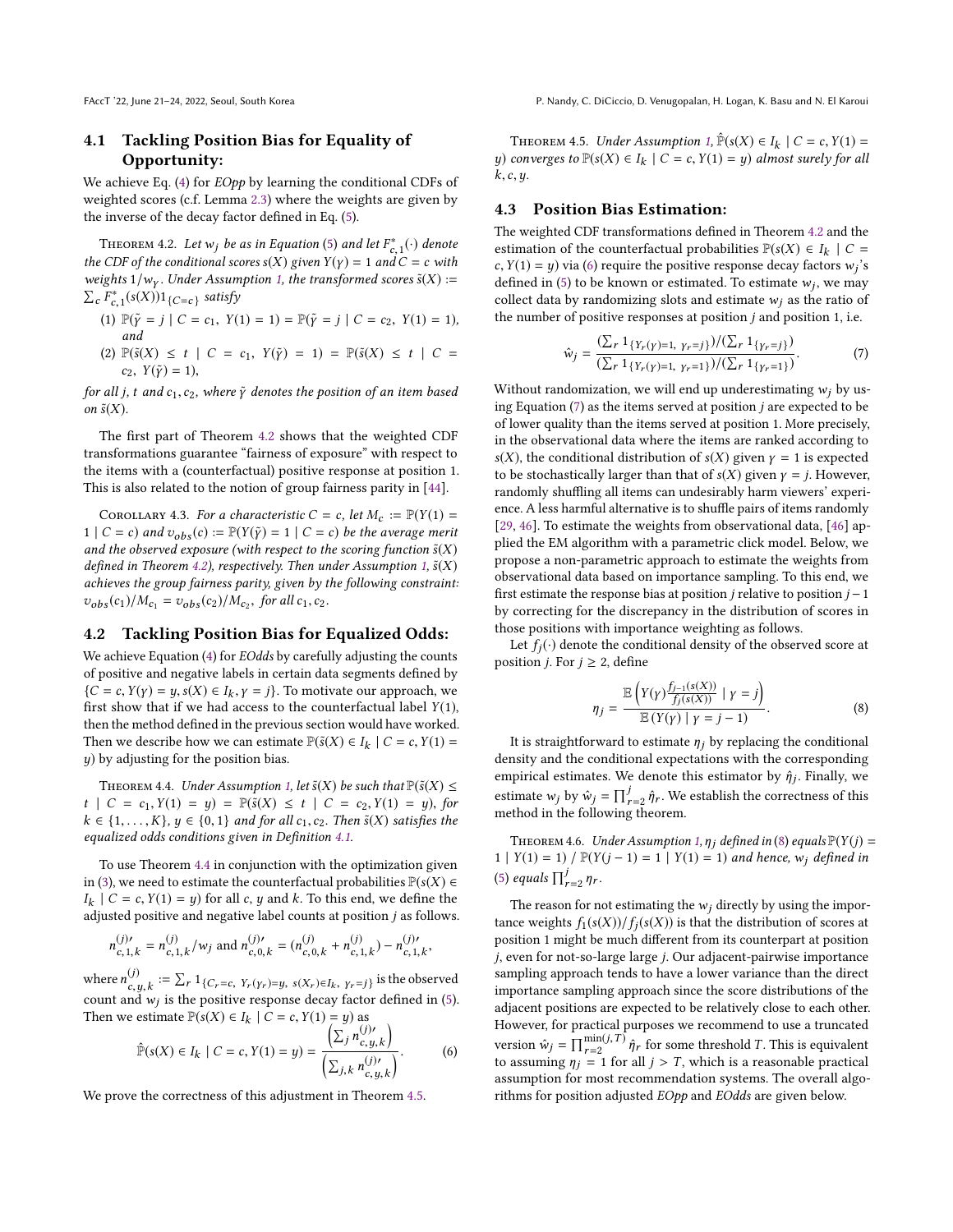Achieving Fairness via Post-Processing in Web-Scale Recommender Systems FACC T22, June 21–24, 2022, Seoul, South Korea

## 4.4 Position Bias Adjusted Algorithms

Algorithm 1 Position Bias Adjusted Equality of Opportunity

- 1: Reranker Training
- 2: Input: Score, position, label and characteristic data  $(s_i, \gamma_i, y_i, c_i), i = 1, ..., n$ <br>Compute the weighted
- 3: Compute the weighted empirical CDF  $\hat{F}^*_{c,1}$  of the conditional<br>scores  $s(Y)$  given  $Y(y) = 1$  and  $C = s$  with weights  $1/\hat{y}$ . Compute the weighted empirical CDF  $F_{c,1}$  of the conditional scores  $s(X)$  given  $Y(y) = 1$  and  $C = c$  with weights  $1/\hat{w}_y$ computed as in Section "Position Bias Adjustment"
- 4: Output: The empirical distribution functions  $\hat{F}_{c,1}^*$ <br>5: Reranker Scoring
- 5: Reranker Scoring
- 6: Input: Score S, characteristic C
- 7: Output: Fair score,  $\tilde{S} = \sum_{c} \hat{F}_{c,1}^{*}(S)1_{\{C=c\}}$

Algorithm 2 Position Bias Adjusted Equalized Odds

#### 1: Reranker Training

- 2: Input: Score, position, label and characteristic data  $(s_i, \gamma_i, y_i, c_i), i = 1, ..., n$  and a partition of the score space  $I_1, ..., I_K$ <br>Fetimate empi
- 3: Estimate empirical conditional bin probabilities as in [\(6\)](#page-5-3) with weights estimated as in Section "Position Bias Adjustment"
- 4: Find P, the solution to Optimization Problem [\(3\)](#page-3-1)
- 5: Output: Vector of interval transition probabilities, P
- 6: Reranker Scoring
- 7: Input: Score S, characteristic  $C$ , a partition of the score space  $I_1, ..., I_K$ , interval transition probabilities  $P = \{p_{k,k',c}\}\$  and distribution functions  $F_k$  $\tilde{c}$ distribution functions  $F_1, \ldots, F_K$
- 8: Determine k such that  $S \in I_k$
- 9: Choose  $k'$  from a multinomial distribution with probabilities  $\{p_{k,1,C}, \ldots, p_{k,K,C}\}$
- 10: Randomly select a point  $\tilde{S}$  within  $I_k$  according to  $F_k(\cdot)$ <br>11. Output: Fair score  $\tilde{S}$
- 11: Output: Fair score,  $\tilde{S}$

## <span id="page-6-0"></span>5 EMPIRICAL EVALUATION

We do a thorough simulation study to validate the need and the efficacy of our algorithms to achieve fairness in web-scale recommender systems. Note that this validation cannot be done with a publicly available dataset since the labels in a validation data must be generated after reranking items with our post-processing algorithms in order to capture the effect of the position bias. Next, we demonstrate the scalability of our methods with an application on a connection recommendation system in a real-life social network platform.

The simulation and empirical studies shown here are to demonstrate that the proposed methods exactly satisfy the stated definitions of fairness (namely EOpp and EOdds ), with limited impact on (and potentially even improvement to) model performance. Existing work in fairness for recommendation systems considers fairness definitions other than EOpp and EOdds and we cannot make meaningful comparisons between fairness definitions, nor can we interpret differences in model performance changes (e.g. stricter notions of fairness often yield larger impact on model predictive

performance). For this reason, we omit comparisons with methods of achieving differing notions of fairness and leave the choice of the appropriate fairness criteria to the domain expertise of practitioners who can best assess the suitability of various fairness criteria to the problem at hand. Please see the discussion section below for more on the choice of fairness metrics.

#### 5.1 Simulation Study:

We generate a population of  $p = 50000$  items, where each item consists of id *i*, characteristic  $C_i \sim \{0, 1\}$ ,  $Y_i(1) \in \{0, 1\}$  and relevance  $R_i$ . We independently generate  $C_i$ 's from a *Bernoulli* (0.6) distribution. The conditional distribution  $V(1)$  given  $C_i = 0$  is distribution. The conditional distribution  $Y_i(1)$  given  $C_i = 0$  is *Bernoulli* (0.4), and the conditional distribution  $Y_i(1)$  given  $C_i = 1$ is *Bernoulli* (0.5). Finally,  $R_i | (C_i, Y_i(1))$  is generated from

 $N(0.6Y_i(1) + 2C_i, 0.5) + (1 - C_i)Uniform [0, (1 + Y_i(1))].$ 

We consider a recommendation system with  $K = 50$  slots. For each query, we randomly select 50 items from the population and assign a score  $s_i = R_i + N(0, 0.1)$  to each selected item  $i \in \{1, ..., 50000\}$ . The selected items are then ranked according to  $s_i$  (in a descending order) and assigned position according to  $rank(i)$ . Finally, the item  $order)$  and assigned position according to  $rank(i)$ . Finally, the item at position j gets observed response  $Y(j) = Y(1) \times Bernoulli(w_j)$ with position bias  $w_j = 1/\log_2(1+j)$ . We generate a training dataset<br>hased on 100000 queries and a validation dataset based on 50000 based on 100000 queries and a validation dataset based on 50000 queries.

Results: We use the adjacent-pairwise importance sampling approach with the threshold  $T = 30$  for the position bias estimation based on the training dataset. Next, we learn the weighted empirical CDF for EOpp based on the training data. To learn the position biasadjusted EOdds re-ranker based on the training data, we apply an inverse-logit transformation to the score, discretize the score using 100 equally spaced intervals and solve the optimization problem given in [\(3\)](#page-3-1) with  $\mathbb{E}(|s(X) - \bar{s}(X)|)$  as the objective function.

We apply these transformations on the validation data scores and each time regenerate the online labels (with position bias) based on the rankings of the items given by the transformed scores. Figure [2](#page-7-0) validates the usefulness of our algorithms in achieving EOpp and EOdds . Prior to these transformations, it is seen that the conditional score distributions differ greatly between the characteristics. Posttransforming, the conditional score distributions are identical, as required for equalized odds. Recall that the EOpp transformation only guarantees to produce identical score distributions across all groups for positive labels, while EOdds guarantees the same for positive labels as well as for negative labels. These are reflected in Figure [2.](#page-7-0)

We implemented the Algorithms in R. Based on the training data with 5 million samples (100k queries with 50 slots), the position bias estimation took 7 seconds, the EOpp learning took 9 seconds, and the EOdds learning with 100 bins took 100 seconds on a Macbook Pro with 3.5 GHz Dual-Core Intel Core i7 processor and 16 GB 2133 MHz LPDDR3 memory, demonstrating the scalability of the proposed algorithms.

Finally, Figure [3](#page-7-1) demonstrates how a desirable performancefairness trade-off can be achieved via a linear combination of the transformed scores and the original scores given by,

 $\alpha \times$  (transformed score) + (1 –  $\alpha$ ) × (original score),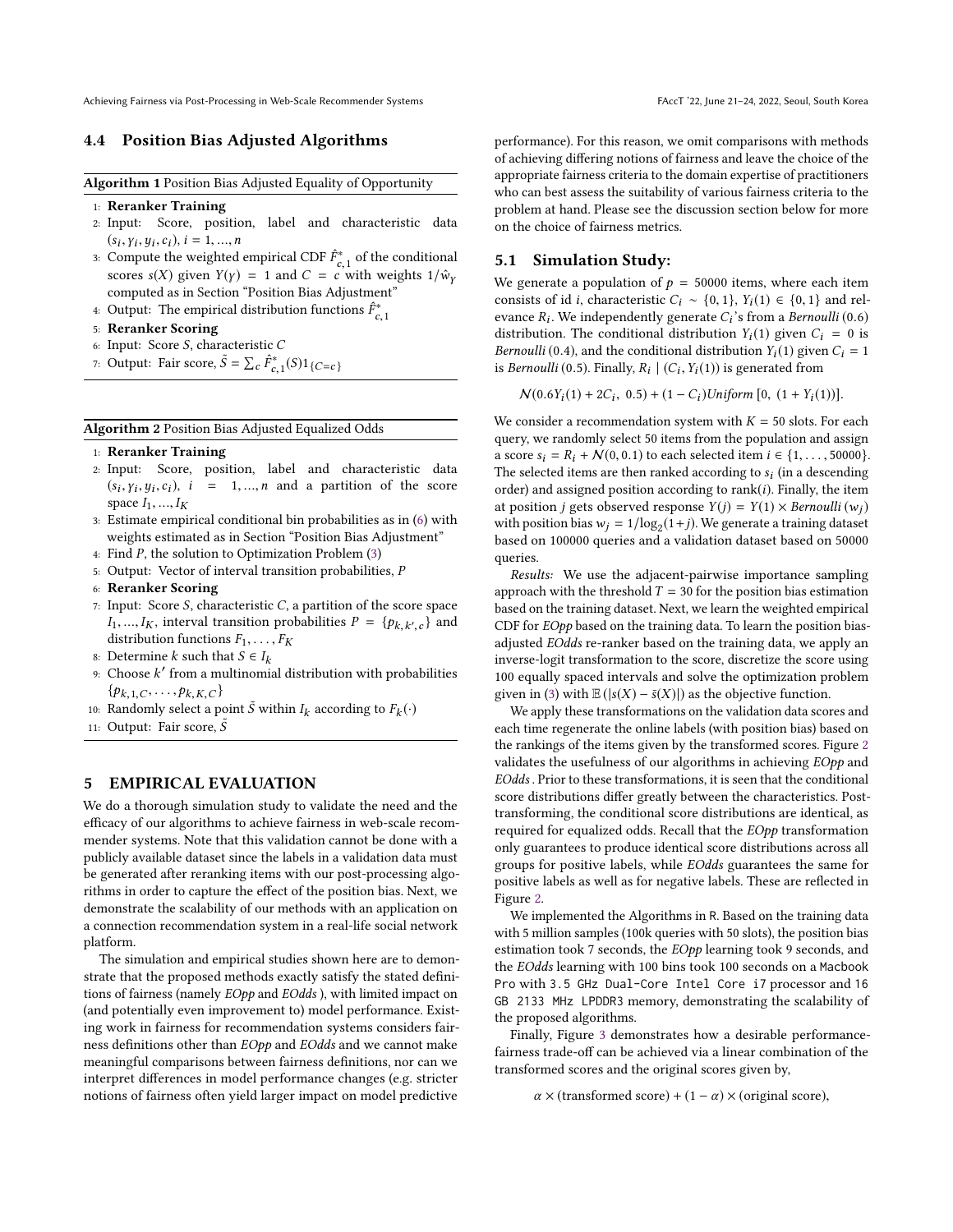<span id="page-7-0"></span>

Figure 2: Score distributions before and after EOpp and EOdds transformations.

<span id="page-7-1"></span>

Figure 3: Unfairness and performance for different  $\alpha$ .

where  $\alpha \in [0, 1]$  is a tuning parameter (see [\(1\)](#page-2-4)). Unfairness and performance are measured via Kolmogorov-Smirnov distance (measuring the closeness of the conditional score distributions between groups) and proportion of positive responses respectively. Note that EOpp and EOdds are both specified through equating conditional distributions and hence a distribution distance metric (such as the Kolmogorov-Smirnov distance) is a natural choice for measuring "unfairness" (or deviations from the desired fairness condition). The

performance measured through the proportion of positive labels (cf. click-through-rate in online recommendations) and the error bars in the figure represent one standard deviation of uncertainty. Here, we observe the following:

(1) The unfairness decreases to zero as  $\alpha$  increases, except for EOpp corresponding to negative labels (as expected).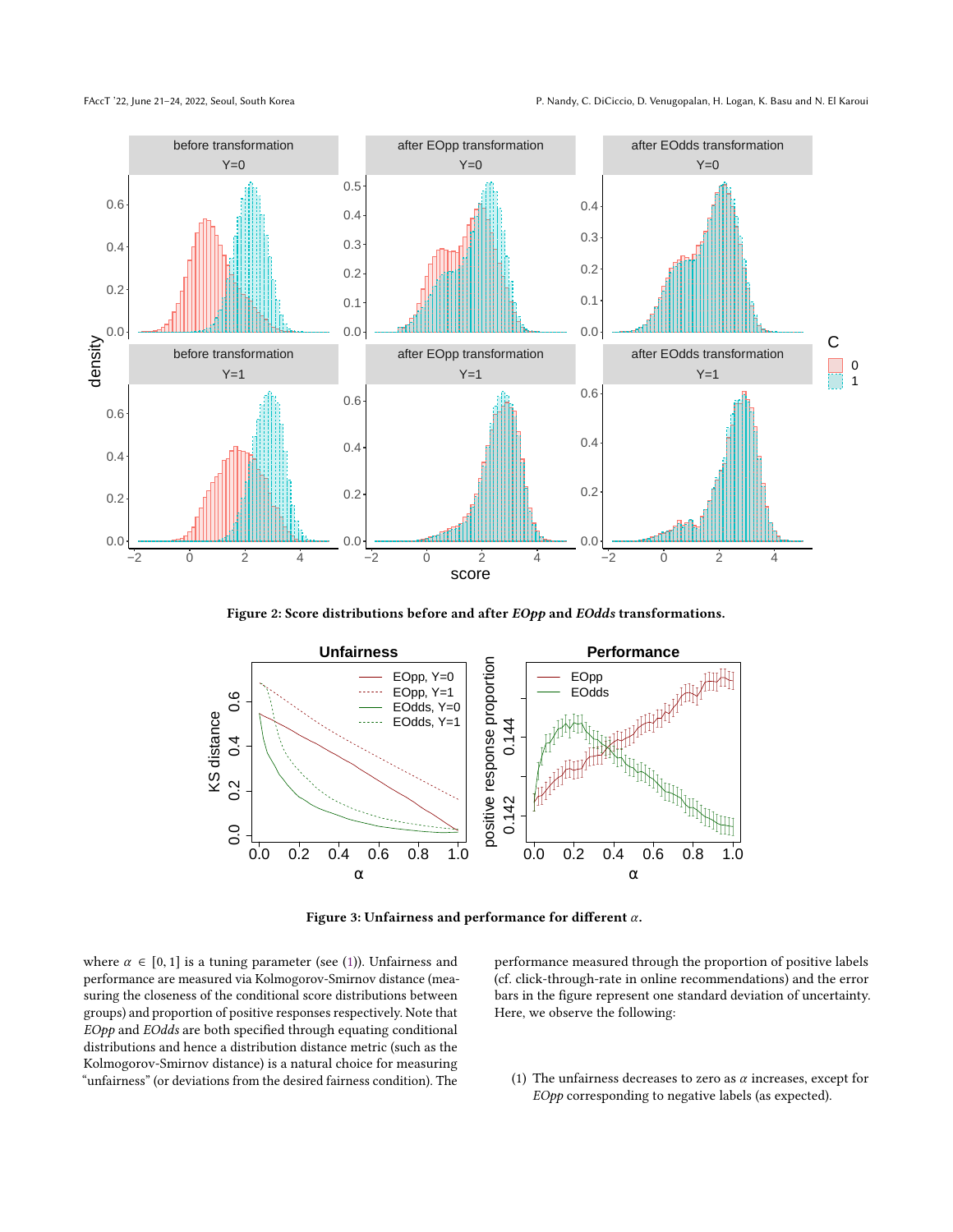- (2) The unfairness corresponding to the  $EOpp$  transformation is strictly lower for all values of  $\alpha$ , while the performance of EOpp is strictly better for  $\alpha \geq 0.4$ .
- (3) The performance corresponding to the  $EOpp$  transformation is monotonically increasing with  $\alpha$ . This serves as a counterexample to the popular belief that fairness and performance are always conflicting properties of recommender systems. The improvement in performance by enforcing fairness has also been observed in some recent works [\[9,](#page-9-33) [26,](#page-9-34) [34\]](#page-9-35). We note that this is possible, for example, when a more relevant group of candidates gets underexposed through a recommendation system (and we can achieve a correct exposure through unfairness mitigation).

## 5.2 Social Network Application:

Friend or connection recommendation systems are used by many large social network companies such as Facebook, Instagram, LinkedIn, etc. These systems suggests members to connect with others, in order to build their network. Here, a member sending an invitation to connect with a suggested candidate can be viewed as a positive outcome. We apply our methodology to (proprietary) training data used for such a product containing historical recommendations and labels indicating whether an invitation has been sent. Members are categorized as infrequent members (IMs; members who are less active on the platform) or frequent members (FMs) who tend to have greater rates of engagement and correspondingly higher representation in the training data. In this example there is potential for the model to not only be biased against IMs, but for that bias to be reinforced over time, leading to a system that is optimized for the benefit of members who are already highly engaged on the site (also known as "popularity bias" or the "rich getting richer" phenomenon [\[1\]](#page-9-36)).

We see an opportunity to apply fairness notions, as a debiasing mechanism, to adjust for the exposure of IMs as candidates being recommended, thus giving them opportunities to be shown and invited. In our experiments, we applied both the EOpp and EOdds reranker to give qualified IMs and FMs equal representation in recommendations. We build the required transformations using two weeks of training data. While serving we apply the transformation on the top 100 candidates. The serving was done via a discretized CDF (with 10000 points) for EOpp and through the estimated transition probabilities (based on 100 bins) for EOdds. Due to the simple transformation in both approaches, we did not see any drastic gain in latency, which is a core-requirement in large-scale recommender systems. The results of the A/B tests on real member traffic are shown in Table [1.](#page-8-1)

<span id="page-8-1"></span>

| Invitation | Equality of Opportunity |         | <b>Equalized Odds</b> |         |
|------------|-------------------------|---------|-----------------------|---------|
| Metrics    | IΜ                      | FM      | IМ                    | FM      |
| Sent       | $+5.72%$                | Neutral | $+2.77\%$             | Neutral |
| Accepted   | $+4.85%$                | Neutral | $+2.26\%$             | Neutral |

Table 1: A/B Experimentation results for rerankers.

Two of the cornerstone metrics for evaluating such experiments are invitations sent and invitations accepted. While one might expect that this post-processing approach would shift invitations

away from FMs to IMs and may be detrimental to the metrics for FMs, we were heartened to see more invites being sent to and accepted by IMs without any statistically significant negative impact (pvalue > 0.05) on the FMs. This highlights that re-ranking approaches pursuing fairness have improved overall recommendation quality.

# <span id="page-8-0"></span>6 DISCUSSION

We have proposed post-processing methods for handling equality of opportunity and equalized odds in relevance score-based rankings and suggested simple mechanisms for controlling the fairness versus performance trade-off. Our post-processing approaches are applicable in many internet-industry applications as they are tailored towards scalability, have a relatively low engineering footprint, and, unlike in-processing methods, can be relatively easily added on top of existing machine-learning/AI pipelines.

We explicitly handled the position bias issue while implicitly assuming that the labels are unbiased. In the presence of label bias, methodology such as [\[28\]](#page-9-37), which provides a mechanism for imputing debiased labels, can be applied prior to the methods developed in this paper. We considered equality of opportunity and equalized odds as the definition of fairness, which amounts to providing equal opportunity or exposure to equally qualified candidates in a ranking irrespective of their protected attribute status. Here equal qualification is determined by the observed response (i.e.,  $Y = 1$ corresponds to qualified candidates) after correcting for position bias. We note that there are several other existing definitions of fairness that we do not cover in this work, including predictive rate parity [\[48\]](#page-10-6), demographic parity [\[17\]](#page-9-38), counterfactual fairness [\[33\]](#page-9-39). These fairness criteria are often conflicting [\[42\]](#page-9-40), and the choice of a fairness criterion should be application-specific.

The relative merits of various fairness definitions has been studied in other works including [\[15\]](#page-9-41) and [\[14\]](#page-9-42) and we encourage practitioners to familiarize themselves with the possible benefits and pitfalls before deciding on a fairness criteria. Equality of opportunity may be an appropriate choice when balancing exposure of recommendations resulting in a "positive" outcome is across groups is desirable and equalized odds may be useful when balancing exposure conditional on any outcome label is important. Works such as [\[27\]](#page-9-43) and [\[6\]](#page-9-44) demonstrate how well-intentioned fairness initiatives can lead to unintended consequences. Ultimately, we leave it to the practitioners to use their domain expertise to judge the applicability of equality of opportunity or equalized odds and suggest that users carefully monitor the results of fairness mitigation over time to safeguard against any unforeseen harm.

This research can benefit groups that are currently disadvantaged by large-scale automatic decision systems. While we do not see any clear negative outcomes of this work, we remain mindful that fairness is a dynamic problem, and we have addressed it from a static perspective. This work has also not addressed intersectionality explicitly, though the framework can handle some intersectional questions. Good practice requires monitoring the fairness performance of the tools we have developed and as well as assessing whether they have unintended intersectional consequences.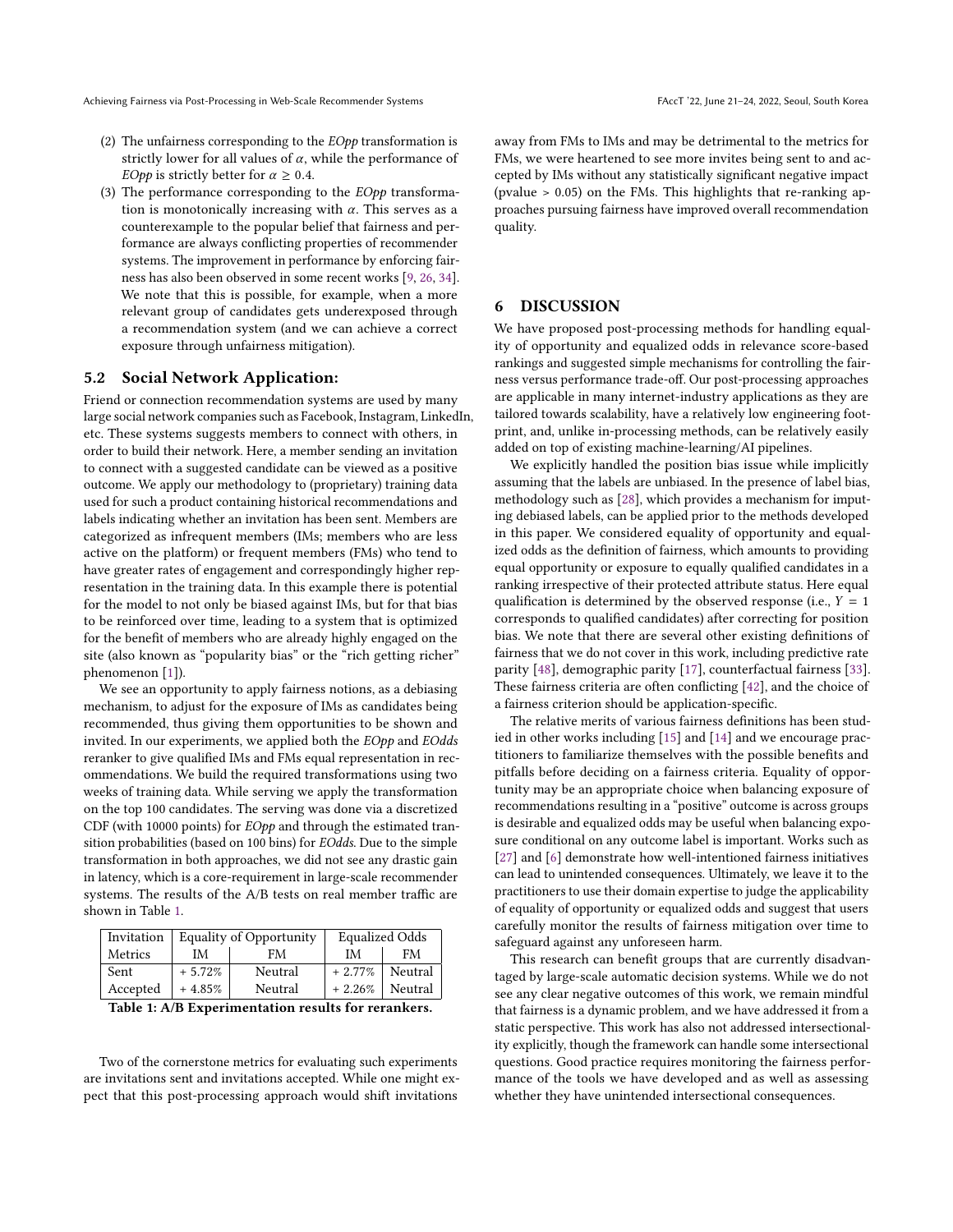FAccT '22, June 21–24, 2022, Seoul, South Korea P. Nandy, C. DiCiccio, D. Venugopalan, H. Logan, K. Basu and N. El Karoui

## **REFERENCES**

- <span id="page-9-36"></span>[1] Himan Abdollahpouri, Masoud Mansoury, Robin Burke, and Bamshad Mobasher. 2019. The unfairness of popularity bias in recommendation. arXiv preprint arXiv:1907.13286 (2019).
- <span id="page-9-0"></span>[2] Alekh Agarwal, Alina Beygelzimer, Miroslav Dudik, John Langford, and Hanna Wallach. 2018. A Reductions Approach to Fair Classification. In Proceedings of the 35th International Conference on Machine Learning, Vol. 80. PMLR, 60–69.
- <span id="page-9-31"></span>[3] Aman Agarwal, Xuanhui Wang, Cheng Li, Michael Bendersky, and Marc Najork. 2019. Addressing Trust Bias for Unbiased Learning-to-Rank. In The World Wide Web Conference (WWW '19). Association for Computing Machinery, New York, NY, USA, 4–14.
- <span id="page-9-22"></span>[4] Deepak Agarwal, Kinjal Basu, Souvik Ghosh, Ying Xuan, Yang Yang, and Liang Zhang. 2018. Online Parameter Selection for Web-based Ranking Problems. In KDD (London, United Kingdom). ACM, New York, NY, USA, 23–32.
- <span id="page-9-23"></span>[5] Dhammika Amaratunga and Javier Cabrera. 2001. Analysis of Data From Viral DNA Microchips. J. Amer. Statist. Assoc. 96, 456 (2001), 1161–1170. [https:](https://doi.org/10.1198/016214501753381814) [//doi.org/10.1198/016214501753381814](https://doi.org/10.1198/016214501753381814)
- <span id="page-9-44"></span>[6] Orhan Aygün and Inácio Bó. 2021. College Admission with Multidimensional Privileges: The Brazilian Affirmative Action Case. American Economic Journal: Microeconomics 13, 3 (2021), 1–28.
- <span id="page-9-3"></span>[7] Solon Barocas, Moritz Hardt, and Arvind Narayanan. 2017. Fairness in machine learning. NIPS Tutorial 1 (2017).
- <span id="page-9-1"></span>[8] Yahav Bechavod and Katrina Ligett. 2017. Penalizing Unfairness in Binary Classification. (2017). arXiv:1707.00044.
- <span id="page-9-33"></span>[9] Kevin Bello and Jean Honorio. 2020. Fairness constraints can help exact inference in structured prediction. In Advances in Neural Information Processing Systems 33: Annual Conference on Neural Information Processing Systems 2020, NeurIPS 2020.
- <span id="page-9-24"></span>[10] B.M. Bolstad, R.A Irizarry, M. Åstrand, and T.P. Speed. 2003. A comparison of normalization methods for high density oligonucleotide array data based on variance and bias. Bioinformatics 19, 2 (01 2003), 185–193. [https://doi.org/10.](https://doi.org/10.1093/bioinformatics/19.2.185) [1093/bioinformatics/19.2.185](https://doi.org/10.1093/bioinformatics/19.2.185)
- <span id="page-9-4"></span>[11] Joy Buolamwini and Timnit Gebru. 2018. Gender shades: Intersectional accuracy disparities in commercial gender classification. In Conference on fairness, accountability and transparency. PMLR, 77–91.
- <span id="page-9-5"></span>[12] Flavio Calmon, Dennis Wei, Bhanukiran Vinzamuri, Karthikeyan Natesan Ramamurthy, and Kush R Varshney. 2017. Optimized Pre-Processing for Discrimination Prevention. In Advances in Neural Information Processing Systems, I. Guyon, U. V. Luxburg, S. Bengio, H. Wallach, R. Fergus, S. Vishwanathan, and R. Garnett (Eds.), Vol. 30. Curran Associates, Inc., 3992–4001.
- <span id="page-9-13"></span>[13] L. Elisa Celis, Damian Straszak, and Nisheeth K. Vishnoi. 2017. Ranking with Fairness Constraints. arXiv[:1704.06840](https://arxiv.org/abs/1704.06840) [cs.DS]
- <span id="page-9-42"></span>[14] Sam Corbett-Davies and Sharad Goel. 2018. The Measure and Mismeasure of Fairness: A Critical Review of Fair Machine Learning. arXiv[:1808.00023](https://arxiv.org/abs/1808.00023) [cs.CY]
- <span id="page-9-41"></span>[15] Sam Corbett-Davies, Emma Pierson, Avi Feller, Sharad Goel, and Aziz Huq. 2017. Algorithmic Decision Making and the Cost of Fairness (KDD '17). Association for Computing Machinery, New York, NY, USA, 797–806. [https://doi.org/10.1145/](https://doi.org/10.1145/3097983.3098095) [3097983.3098095](https://doi.org/10.1145/3097983.3098095)
- <span id="page-9-18"></span>[16] Cynthia Dwork, Moritz Hardt, Toniann Pitassi, Omer Reingold, and Richard Zemel. 2012. Fairness through awareness. In Proceedings of the 3rd innovations in theoretical computer science conference. 214–226.
- <span id="page-9-38"></span>[17] Cynthia Dwork, Moritz Hardt, Toniann Pitassi, Omer Reingold, and Richard Zemel. 2012. Fairness through Awareness. In Proceedings of the 3rd Innovations in Theoretical Computer Science Conference (ITCS '12). Association for Computing Machinery, New York, NY, USA, 214–226.
- <span id="page-9-25"></span>[18] Alexander D'Amour, Hansa Srinivasan, James Atwood, Pallavi Baljekar, D. Sculley, and Yoni Halpern. 2020. Fairness is Not Static: Deeper Understanding of Long Term Fairness via Simulation Studies. In Proceedings of the 2020 Conference on Fairness, Accountability, and Transparency (FAT\* '20). Association for Computing Machinery, 525–534.
- <span id="page-9-27"></span>[19] Felix Elwert and Christopher Winship. 2014. Endogenous Selection Bias: The Problem of Conditioning on a Collider Variable. Annual Review of Sociology 40, 1 (2014), 31–53.
- <span id="page-9-16"></span>[20] Michael Feldman, Sorelle A Friedler, John Moeller, Carlos Scheidegger, and Suresh Venkatasubramanian. 2015. Certifying and removing disparate impact. In proceedings of the 21th ACM SIGKDD international conference on knowledge discovery and data mining. 259–268.
- <span id="page-9-2"></span>[21] Sahin Cem Geyik, Stuart Ambler, and Krishnaram Kenthapadi. 2019. Fairness-Aware Ranking in Search & Recommendation Systems with Application to LinkedIn Talent Search. In Proceedings of the 25th ACM SIGKDD International Conference on Knowledge Discovery & Data Mining (KDD '19). Association for Computing Machinery, New York, NY, USA, 2221–2231.
- <span id="page-9-19"></span>[22] Naman Goel, Mohammad Yaghini, and Boi Faltings. 2018. Non-discriminatory machine learning through convex fairness criteria. In Proceedings of the 2018 AAAI/ACM Conference on AI, Ethics, and Society. 116–116.
- <span id="page-9-17"></span>[23] Gabriel Goh, Andrew Cotter, Maya Gupta, and Michael P Friedlander. 2016. Satisfying real-world goals with dataset constraints. In Advances in Neural Information Processing Systems. 2415–2423.
- <span id="page-9-6"></span>[24] Paula Gordaliza, Eustasio Del Barrio, Gamboa Fabrice, and Jean-Michel Loubes. 2019. Obtaining Fairness using Optimal Transport Theory. In Proceedings of the 36th International Conference on Machine Learning (Proceedings of Machine Learning Research, Vol. 97), Kamalika Chaudhuri and Ruslan Salakhutdinov (Eds.). PMLR, 2357–2365.
- <span id="page-9-9"></span>[25] Moritz Hardt, Eric Price, Eric Price, and Nati Srebro. 2016. Equality of Opportunity in Supervised Learning. In Advances in Neural Information Processing Systems 29, D. D. Lee, M. Sugiyama, U. V. Luxburg, I. Guyon, and R. Garnett (Eds.). Curran Associates, Inc., 3315–3323.
- <span id="page-9-34"></span>[26] Rashidul Islam, Shimei Pan, and James R. Foulds. 2021. Can We Obtain Fairness For Free?. In Proceedings of the 2021 AAAI/ACM Conference on AI, Ethics, and Society (AIES '21). Association for Computing Machinery, New York, NY, USA, 586–596.
- <span id="page-9-43"></span>[27] Rick Jacobs, Kevin Murphy, and Jay Silva. 2013. Unintended Consequences of EEO Enforcement Policies: Being Big is Worse than Being Bad. Journal of Business and Psychology 28, 4 (2013), 467–471.
- <span id="page-9-37"></span>[28] Heinrich Jiang and Ofir Nachum. 2020. Identifying and Correcting Label Bias in Machine Learning. In Proceedings of the Twenty Third International Conference on Artificial Intelligence and Statistics (Proceedings of Machine Learning Research, Vol. 108). PMLR, 702–712.
- <span id="page-9-12"></span>[29] Thorsten Joachims, Adith Swaminathan, and Tobias Schnabel. 2017. Unbiased Learning-to-Rank with Biased Feedback. In Proceedings of the 10th ACM International Conference on Web Search and Data Mining. Association for Computing Machinery, 781–789.
- <span id="page-9-20"></span>[30] James E Johndrow, Kristian Lum, et al. 2019. An algorithm for removing sensitive information: application to race-independent recidivism prediction. The Annals of Applied Statistics 13, 1 (2019), 189–220.
- <span id="page-9-10"></span>[31] Faisal Kamiran, Asim Karim, and Xiangliang Zhang. 2012. Decision theory for discrimination-aware classification. In 2012 IEEE 12th International Conference on Data Mining. IEEE, 924–929.
- <span id="page-9-7"></span>[32] Toshihiro Kamishima, Shotaro Akaho, Hideki Asoh, and Jun Sakuma. 2012. Fairness-Aware Classifier with Prejudice Remover Regularizer. In Machine Learning and Knowledge Discovery in Databases, Peter A. Flach, Tijl De Bie, and Nello Cristianini (Eds.). Springer Berlin Heidelberg, Berlin, Heidelberg, 35–50.
- <span id="page-9-39"></span>[33] Matt Kusner, Joshua Loftus, Chris Russell, and Ricardo Silva, 2017. Counterfactual Fairness. In Proceedings of the 31st International Conference on Neural Information Processing Systems (NIPS'17). Curran Associates Inc., Red Hook, NY, USA, 4069–4079.
- <span id="page-9-35"></span>[34] Subha Maity, Debarghya Mukherjee, Mikhail Yurochkin, and Yuekai Sun. 2020. There is no trade-off: enforcing fairness can improve accuracy. arXiv:2011.03173.
- <span id="page-9-8"></span>[35] Jérémie Mary, Clément Calauzenes, and Noureddine El Karoui. 2019. Fairnessaware learning for continuous attributes and treatments. In International Conference on Machine Learning. 4382–4391.
- <span id="page-9-21"></span>[36] Marco Morik, Ashudeep Singh, Jessica Hong, and Thorsten Joachims. 2021. Controlling Fairness and Bias in Dynamic Learning-to-Rank. In Proceedings of the Thirtieth International Joint Conference on Artificial Intelligence, IJCAI-21, Zhi-Hua Zhou (Ed.). International Joint Conferences on Artificial Intelligence Organization, 4804–4808.
- <span id="page-9-29"></span>[37] Harrie Oosterhuis and Maarten de Rijke. 2020. Policy-Aware Unbiased Learning to Rank for Top-k Rankings. In Proceedings of the 43rd International ACM SIGIR Conference on Research and Development in Information Retrieval (SIGIR '20). Association for Computing Machinery, New York, NY, USA, 489–498.
- <span id="page-9-30"></span>[38] Zohreh Ovaisi, Ragib Ahsan, Yifan Zhang, Kathryn N. Vasilaky, and Elena Zheleva. 2020. Correcting for Selection Bias in Learning-to-rank Systems. In Proceedings of the 29th International Conference on World Wide Web. 1863–1873.
- <span id="page-9-26"></span>[39] J. Pearl. 2000. Causality. Models, Reasoning, and Inference. Cambridge University Press, Cambridge.
- <span id="page-9-28"></span>[40] J. Pearl. 2009. Causal inference in statistics: An overview. Stat. Surv.s 3 (2009), 96–146.
- <span id="page-9-11"></span>[41] Geoff Pleiss, Manish Raghavan, Felix Wu, Jon Kleinberg, and Kilian Q Weinberger. 2017. On fairness and calibration. In Advances in Neural Information Processing Systems. 5680–5689.
- <span id="page-9-40"></span>[42] Kailash Karthik Saravanakumar. 2021. The Impossibility Theorem of Machine Fairness – A Causal Perspective. arXiv:2007.06024.
- <span id="page-9-14"></span>[43] Ashudeep Singh and Thorsten Joachims. 2018. Fairness of Exposure in Rankings. In Proceedings of the 24th ACM SIGKDD International Conference on Knowledge Discovery & Data Mining (London, United Kingdom) (KDD<sup>'18</sup>). Association for Computing Machinery, New York, NY, USA, 2219–2228. [https://doi.org/10.1145/](https://doi.org/10.1145/3219819.3220088) [3219819.3220088](https://doi.org/10.1145/3219819.3220088)
- <span id="page-9-15"></span>[44] Ashudeep Singh and Thorsten Joachims. 2019. Policy Learning for Fairness in Ranking. In Advances in Neural Information Processing Systems 32. Curran Associates, Inc., 5426–5436.
- <span id="page-9-32"></span>[45] Ali Vardasbi, Harrie Oosterhuis, and Maarten de Rijke. 2020. When Inverse Propensity Scoring Does Not Work: Affine Corrections for Unbiased Learning to Rank. In Proceedings of the 29th ACM International Conference on Information & Knowledge Management (CIKM '20). Association for Computing Machinery, New York, NY, USA, 1475–1484.